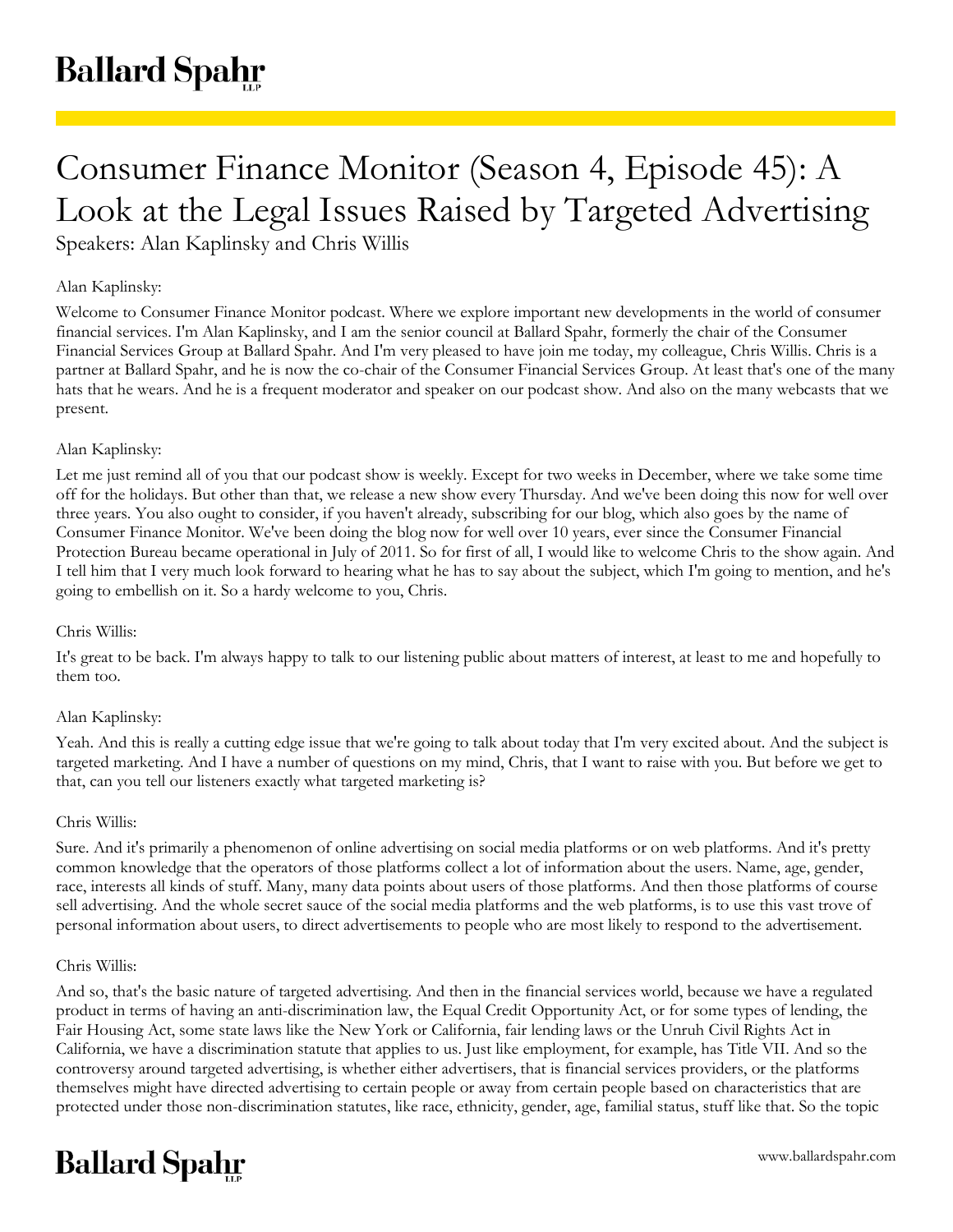we're going to talk about today has to do with the use of that ad targeting technology, that facility that's created by the social media and web platforms, and the intersection with the anti-discrimination laws that we're governed by.

## Alan Kaplinsky:

So, Chris, give me rough idea, in terms of number of years targeted advertising has been utilized. Are we talking about a decade or is it even more recent than that?

#### Chris Willis:

I think it's probably roughly a decade. When it came to the attention of the regulators and became the subject of litigation, it's probably been three or four years. That's when I think that first became a regulatory and litigation issue in the consumer financial services world. There were some public interest groups that filed private lawsuits. There was an attorney general investigation by the Washington state attorney general and a consent order with Facebook. And there was a HUD charge of discrimination also against Facebook related to this issue. All those had happened roughly three to four years ago. That's what got it kicked off.

## Alan Kaplinsky:

Was Facebook the pioneer of this area. I mean, were they the ones that really launched targeted marketing?

## Chris Willis:

I don't think Facebook was the only pioneer, but definitely was a pioneer. But for whatever reason, Facebook became the focal point, both for the consumer advocacy groups and for the regulators to serve as a target for this issue. So it has been the subject of most of the litigation and regulatory action that has occurred thus far.

## Alan Kaplinsky:

So if you could maybe just, I think maybe it would be helpful to some of our listeners, provide an example of what might targeted marketing look like. In other words, you can use a company or make up a company that wants to do certain thing and I assume they contact the social media platform, be it Facebook, and they give them instructions, "This is what we want." Can you give a real world example?

#### Chris Willis:

There's actually three different ways that you can do it. So on one hand, let's say I make a certain type of loans, and I want to advertise on Facebook. Option one is, I can get a list of all of the screening criteria that are available for use on Facebook. And I can pick the ones that I want that I think are most likely to respond to my ad. And then I can instruct Facebook, "Hey, I want you to serve up my ad to people who these criteria. They're in this age range, they're this gender, they have this income, they have expressed interest in these types of products." You know, whatever. Originally, advertisers were free to select from all of the available attributes on Facebook for any advertising.

#### Chris Willis:

But in 2019, I think Facebook in response to some of the litigation and the regulatory pressure that we mentioned, created a special targeting set of attributes called special ad audiences. That's designed for employment, housing and credit advertisers. And there, the protected class attributes like age and gender and race, stuff like that are not available for selection by the advertisers. But that's method one, where the advertiser chooses its own screening criteria.

#### Chris Willis:

Option two, is what's referred to as a lookalike campaign. So again, let's say I offer a certain type of loan product, and I want to find more customers that are like my best customers. So what I would then do is I would provide the social media platform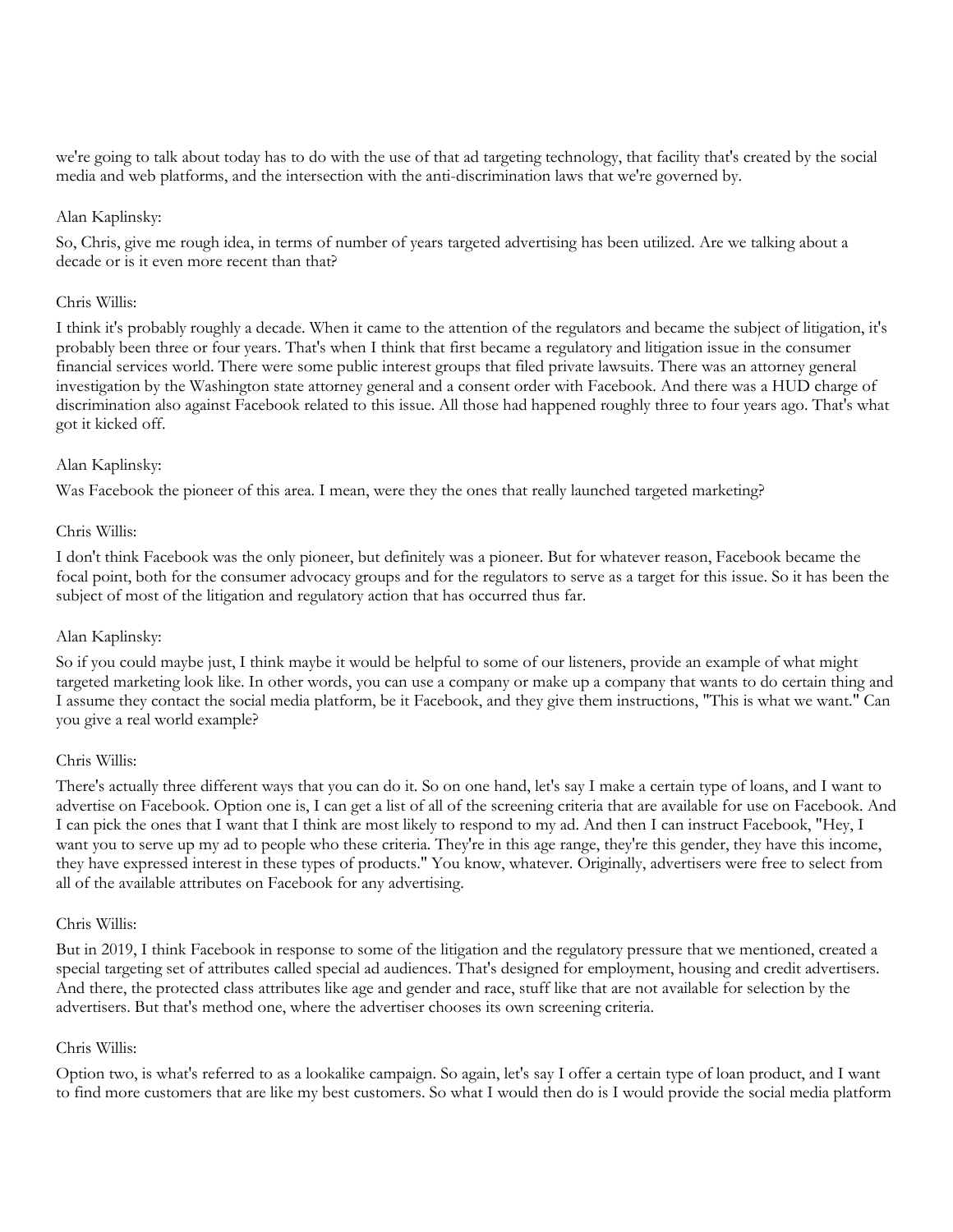or the web platform with some information about a sample of my best customers. And the social media or web platform would find people who look alike. That's why they call it a lookalike campaign. Who share a lot of attributes in common with my best customers, and then serve up my ads to people who are a lookalike of my best customer audience. There, the variable selection, the screening, the targeting criteria, are up to the social media platform or the web platform. The advertiser doesn't know. It just knows I'm running a lookalike campaign. So that's option number two.

#### Chris Willis:

And then option number three, is that you can direct advertising on these platforms by targeting people who have already expressed an interest in your particular product. So for example, you can say, I want you social media platform, to show this ad to people who have visited my website as shown by the cookies on their computer. They've gone to chriswillisloans.com. And since they've expressed interest in my product by going to my website, I want you to show them my ad. Those are the three primary ways of targeting someone without their own input. Now, obviously on the search engines, you can target people based on the searches that they do. And you've all seen paid search ads, where if I search for... I want a loan of X type, you might see advertisers who offer a loan of that type. They've paid to be returned as a paid search result in response to keywords that the user may have searched for.

## Alan Kaplinsky:

And do the... Let's use Facebook as an example. Do they get paid based on the number of, I guess you could say hits on the ad, on the website where they click on, if someone clicks on it and looks at it? Or does it require that someone actually make a purchase?

#### Chris Willis:

I believe it's based on clicks on the ad to go to the ad that served on up to them. I don't think it has to do with whether someone originates a loan or not, for example.

#### Alan Kaplinsky:

Yeah. I always wondered, it seemed miraculous that I could be talking to my wife about a desire to buy a particular thing, and yeah we'd go on a website. And wouldn't you know, the next day, we've got ads from the websites that we've been on.

#### Chris Willis:

Yep. That's neither miracle nor coincidence, Alan.

#### Alan Kaplinsky:

Right. Got it. Okay. So now that we've really laid a good groundwork, it seems like there have been a number of targeted advertised in case that were brought by private plaintiffs recently. You mentioned that a few minutes ago. And the courts have been ruling motions to dismiss. Can you describe what those cases alleged, what they're all about and what of the outcomes of the decisions then?

#### Chris Willis:

Sure, it's really interesting actually. So you have private plaintiffs, sometimes public advocacy groups, and sometimes individual plaintiffs who may be associated with those groups or funded by them, bringing lawsuits against either the social media platforms themselves, like Facebook has been a defendant in some of these cases. And then sometimes they're bringing lawsuits against the advertisers. But the basic theme of the lawsuits is, you didn't serve me up ads for X, housing, loan products, employment, whatever. And that was discriminatory under the Fair Housing Act or Title VII or whatever law happens to be applicable. And so therefore, I want a judgment in my favor saying that you violated the Fair Housing Act or Equal Credit Opportunity Act or Title VII or whatever it may be, and an injunction to prevent you from doing it in the future.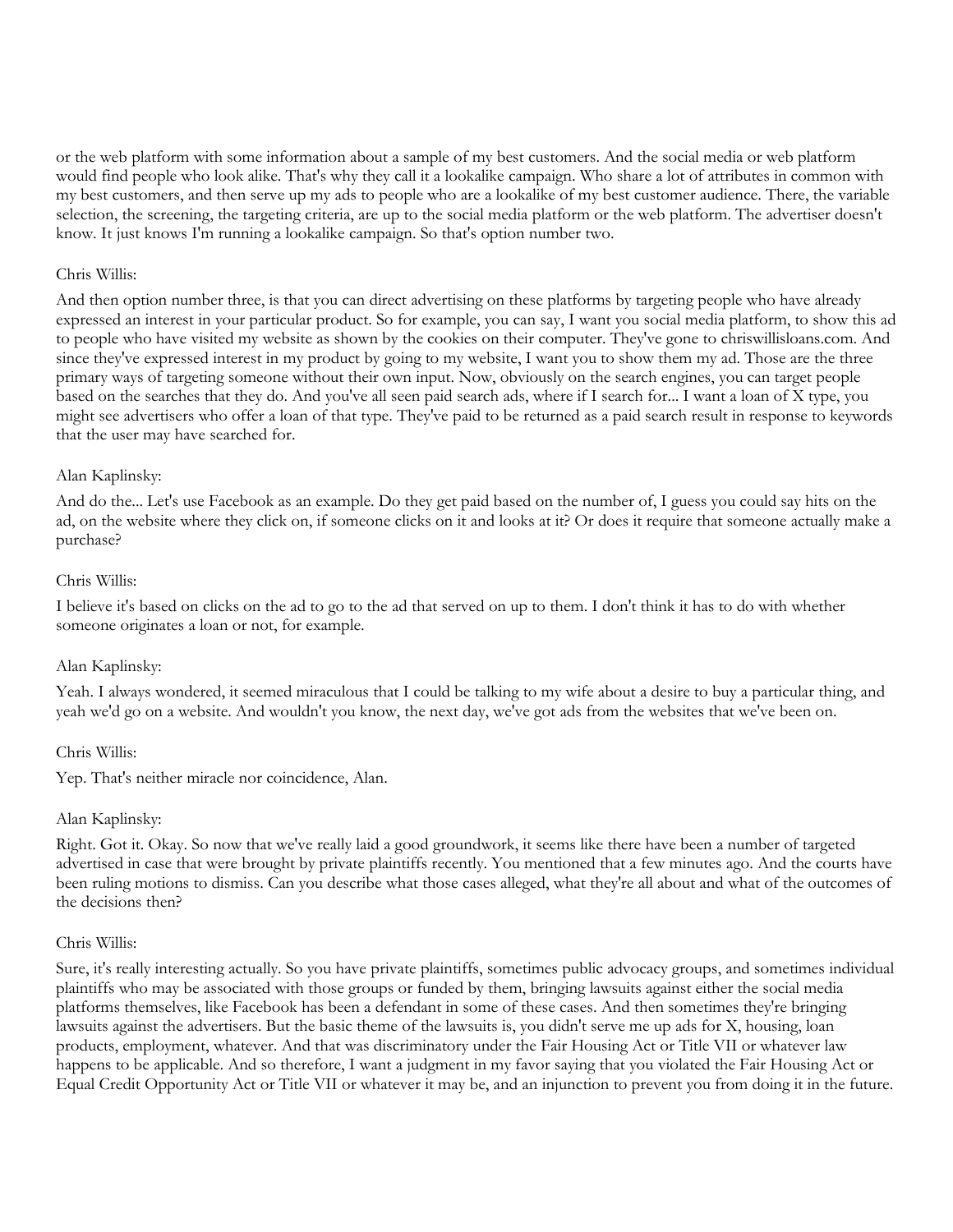#### Chris Willis:

That's the root of the case is, I am deprived opportunities to find housing, get a loan or do whatever the subject of the advertising is, because I didn't see the ads. They weren't served up to me. They were walled off from me because of my protected characteristic, because I'm too old or because of my gender or whatever. That's the basic nature of the lawsuits.

## Chris Willis:

And the interesting thing that's happened is that you have seen federal courts particularly recently, start to dismiss those cases for lack of Article III standing, basically finding that there's no Article III injury, like a concrete injury. In fact, that's one of the requirements of Article III, standing as the Supreme Court has made super clear in both Spokeo and the TransUnion versus Ramirez cases. And so the courts analyzing these cases have said, "Hey, just because nobody serves an ad up for you doesn't mean you have a concrete injury." And so in particular, there was a case that was decided in July by a court in the District of Maryland, where a private plaintiff sued some rental management companies who were managing apartment complexes under the Fair Housing Act.

## Chris Willis:

And the court said, "Well, look, how are you injured? Just because you didn't see an ad on your Facebook feed? If you want to find housing, there's lots of places to find it." The apartment complexes have websites. There are apartment finder websites that are popularly known. You can run a Google Search for apartments in my area. That seems like a better and more efficient way to find housing than just to randomly scroll your Facebook feed and look for an ad that may or may not ever land." And that's really what the court said. And so the court said, "I don't buy that you have an injury from failing to receive ads, no matter how they were screened from you, because you have another way of finding housing. And I don't see how you're injured. So case dismissed for lack of Article III standing."

## Chris Willis:

So we noted that in July when it happened, it was on our blog, of course. And then in August it happened again, there was a federal district court in the Northern District of California, in a case brought against Facebook. Same type of case. Which wasn't quite so strongly worded in the court's opinion that there is no consumer injury, but nevertheless, the court allowed the plaintiff in that case to amend twice, I think, to allege a particularized concrete injury as required by Article III. And then found at the end, that the plaintiff had failed to allege a sufficient injury to confer Article III standing. And so that case got dismissed too. And so it really seems like there's a trend following on the Supreme Court's decisions in Spokeo and TransUnion, to say that there isn't a concrete injury for consumers for standing purposes in these targeted advertising cases. And so that was interesting in and of itself.

## Alan Kaplinsky:

Yeah. Let me change the facts on you a little bit, Chris, and get a reaction. What if the targeted ad offered some kind of discount, let's say the first month rent free, if you respond to this particular ad and you rent the apartment for a year or more. And that discount was not generally available, but available only to people who got that particular ad? Is that a different kettle of fish?

#### Chris Willis:

I think so very much because there it's easy to see what the injury is, right? "Oh, I had to pay my first rent's rent and somebody else didn't." And "Oh, it just so happens that the reason I didn't get it is because I'm too old." And so that's age discrimination under whatever applicable statute it is. So I think once you leave just pure advertising and you have different terms available to consumers based on whether they got the ad or not, I think you have a lot better chance of somebody having a real injury there.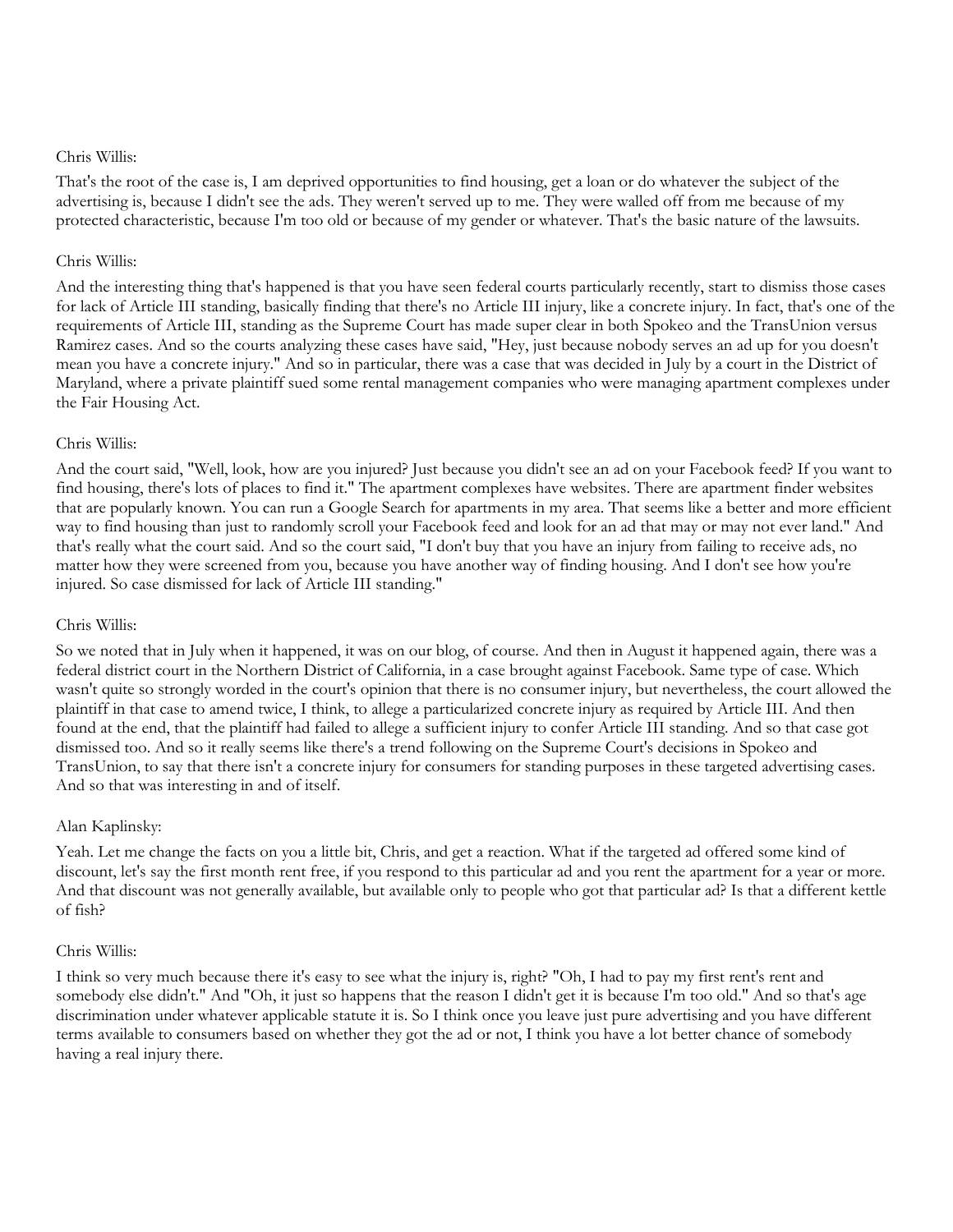#### Alan Kaplinsky:

Yeah. We haven't seen any cases like that yet I take it?

## Chris Willis:

I don't recall any.

## Alan Kaplinsky:

Yeah. Okay. So what are the decisions have come down? What do they tell us about the viability of future private litigation on this particular issue?

## Chris Willis:

Yeah, and I think, I think what it tells us is that there's a lot of question to whether that is a viable strategy for the consumer advocates and others who believe this is a bad practice to try to address it. I mean there were some initial litigation matters brought by for example, the National Fair Housing Alliance and some others, there's some labor unions who brought some who succeeded and had their cases settled, but didn't really get to a litigated outcome of them. But then more recently, you've had decisions like this Maryland and this California case that we just mentioned just this summer. And I think it really casts a lot of doubt on whether private litigation is a viable path forward for the opponents of this practice to actually get anything done. And they seem to be now just making bad law for themselves rather than accomplishing anything.

## Alan Kaplinsky:

Yeah. So, as so typically happens when plaintiffs or consumers are unable to achieve their objectives through the courts, they look to the regulators to provide relief. And like you to comment on that. What's been happening at the regulatory level.

## Chris Willis:

Interestingly, not a lot. So as I mentioned, and a couple of years ago, there was a Washington state attorney general consent order with Facebook, and there was a HUD charge of discrimination filed against Facebook. I think that happened in 2019. The Washington AG thing was in 2018, and the HUD thing was in 2019. As I recall, it's still out there. I don't think there's been a resolution of it. And there was a public statement issued by the New York State Department of Financial Services, that they were going to look at advertisers who were screening based on protected characteristics under New York's Executive Law 296-a, which is their fair lending statute and fair housing statute. But beyond that, there hasn't been a lot of regulatory activity or even statements about this issue.

## Chris Willis:

The CFPB, as far as I know, has never said anything about it publicly. And likewise, not many other regulators have either. And so, the regulators have presumably been watching, but they haven't been doing a lot. And one of the big questions in my mind, and I think in the mind of a lot of people in the consumer finance industry is, with the change of administration that we had earlier this year, will we see the federal regulators, like the CFPB start to Wade into this issue? We haven't seen it yet, but could it happen? But so far, not much action on the regulatory front.

## Alan Kaplinsky:

Yeah. I'm wondering in light of all the attention being devoted now to fintechs, particularly by Rohit Chopra, the new director of the CFPB, is now looking very carefully at a number of fintech companies and particularly what they're doing in the payments area. Whether their investing or whatever it is that they're doing could morph into this area, what do you think?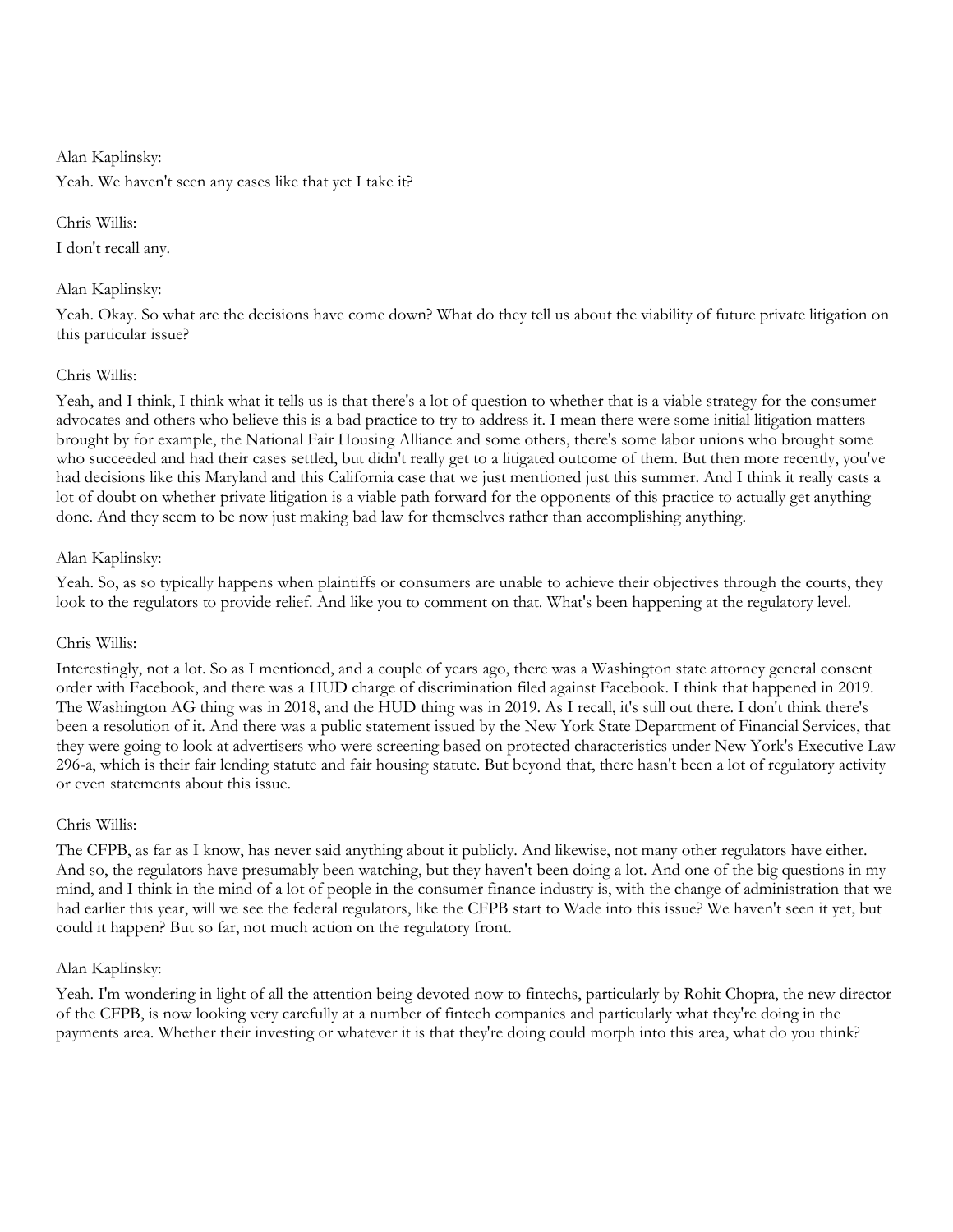#### Chris Willis:

I don't know that that the publicly announced orders from a week or so ago are likely to morph into this, but a pursuit of this issue would certainly fit the theme that was articulated and director Chopra's public statement associated with those orders about suspicion of large tech companies and their use of data. Here, it would be for advertising purposes. There, it was really for payments type transactions. So there may be a motivation on the CFPB or some other regulators part to pursue it for that reason. But in addition, there's a lot of consumer advocacy group to think that this is a bad practice that exacerbates patterns of discrimination and access to financial services or housing or whatever in society. And they really want the regulators to do something about it. So there's motivation there for the regulators to do something about it. It hasn't eventuated into action yet, but we have to assume that there's some on the regulators to address this issue.

## Alan Kaplinsky:

I mean, how much different is it, Chris, than plain vanilla redline where we know the regulators are very focused on that. At least the CFPB, DOJ, they brought a lot of actions raise on geographical redlining. Well, isn't this a something akin to that? What's really the difference?

## Chris Willis:

Superficially, it sounds very similar. And there's a lot of very loose usage of the term redlining now to encompass things like what we're talking about today. But if you really pay attention to redlining, as it has existed with the federal regulators over the past 10 or 20 years, it has a lot of elements in it that don't lend themselves easily to this type of claim. So take a look at any redlining complaint that was filed by the CFPB or the Department of Justice in the past 10 years. And you're going to see a combination of factors. You're going to see at the center of it, a peer analysis based on HMDA analysis that says, "You are making loans in this metro area, and I've compared you to a group of peer lenders. And I can see that they have say, 15% of their applications and 15% of their loans are made in minority areas of whatever the city is. And you only have 3%." And so the peer analysis is one key aspect of every redlining case, which cannot be done in this instance because we've don't have HMDA.

#### Chris Willis:

Then the other elements that you see in the redlining cases are, you're directing advertising preferentially to particular areas and excluding areas because they are majority minority areas. You have the location of physical branches, like a bank's branches or a lender's to exclude any branches in majority minority areas because mortgage loans are frequently originated with in-person contact. You sometimes see allegations about the lack of diversity among the mortgage loan officers of a particular lender of like, "Oh, you only have white men and you don't have any Hispanic or African American loan officers.

## Chris Willis:

And some times you'll have some additional evidence thrown in like the BancorpSouth case, as an example of this, where there's some direct evidence of targeting. And then since most of the defendants in these cases, all except one, have been banks, they've also looked at their defined Community Reinvestment Act service area. And they've said, "Well, when your CRA service area is gerrymandered to avoid high minority neighborhoods," that's another element. And the end result of combining all these factors is a conclusion that you intentionally engage in redlining by intentionally avoiding making loans to high minority areas and their residents. But as you hear those elements, almost none of them is easily applicable to online advertising for a non-mortgage loan product. So when you say, "Oh, it's just like redlining," it really isn't. You'd have to invent a whole new analysis to call this redlining, and you'd have to significantly alter the definition of how we've understood redlining for probably 20 years.

## Alan Kaplinsky:

Yeah. So let me ask you question, let's say, I'm sure that this has happened to you already, but you get a call from a client that wants to do targeted marketing and is negotiating or talking to Facebook, Twitter, any social media site about it. What do you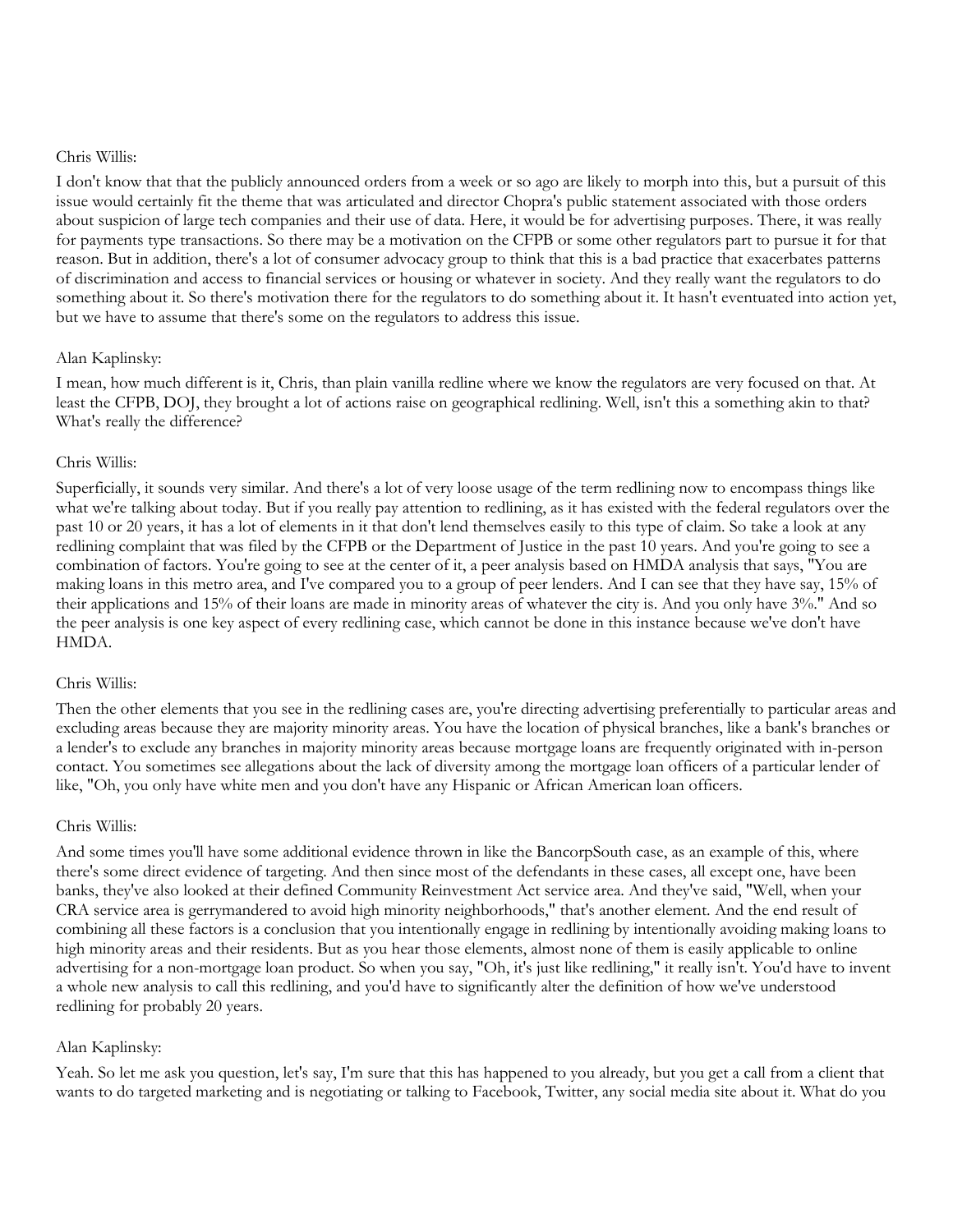tell them in terms of the advice? Do you tell them, "Oh, if I were, you I'd stay away from that area it's fraught with peril. While the regulators haven't done anything yet, they very well could jump into the area"? I mean, how do you craft your advice?

#### Chris Willis:

Well, it stems from a number of factors. So first of all, there's a pretty significant business necessity with advertising on Facebook and other social media platforms. That is a very major channel for people to advertise their products. And the business typically feels that they are incredibly hobbled without access to those advertising channels. So saying, "Oh, you just shouldn't do it." Isn't a real world option, I think for most people.

## Chris Willis:

Second, as you just noted, there is no empirical track record of financial services companies getting into trouble for advertising on Facebook. It could happen, but it hasn't happened yet. And so for us to say, "Don't do something that the business really needs to do because of a hypothetical threat of what a regulator might do in the future," isn't a very balanced approach, I don't think.

## Chris Willis:

And so, I think it's important for financial services companies to know that this is an area under scrutiny. And that they may be called upon to defend their use of these kinds of advertising methods. But in general, I think the way forward at the moment weighing all the factors that are out there, is to try conduct the advertising in a way that most assures us of protection from a claim of discrimination by a regulator, but doesn't cut off the channel altogether. And I would hasten to add the other factor is from a legal standpoint, assuming you're dealing with a non-mortgage product. And so you're just dealing with the Equal Credit Opportunity Act, the Equal Credit Opportunity Act really it doesn't say much about advertising. In fact, there's only one provision of ECOA that says anything about advertising. And what it says is, "You're not allowed to discourage someone from submitting an application because of their protected characteristic." So you couldn't put up a sign that says, "This loan product is only for white men," for example, or "Only for women between ages of 25 and 35." That would be a straight up violation of ECOA.

#### Chris Willis:

But as long as you're... It's a real question as to whether an applicant is discouraged because they never see an ad. That's a stretch. And so the legal basis for a regulator or even a private plaintiff to bring a lawsuit under the Equal Credit Opportunity Act based on targeted advertising, is I think, quite thin. And so, you have to decide whether you want to litigate that issue with somebody or not. But if you decide to, there's a substantial merit behind your argument that the Equal Credit Opportunity Act just doesn't touch this issue.

## Alan Kaplinsky:

Mm-hmm (affirmative). Okay. So I guess if I could try to boil it down and put words in your mouth, if your client mentions one of the prohibited basis, or I should say, if the client is going to deal with a class in its targeted marketing, that is avoid marketing to a specific protected class, be it women, be it based on age or nationality or any of the prohibited basis, then I guess you'd have a major problem with it.

## Chris Willis:

I think in most instances, yes, I would say that that should be avoided. The only exception to that is there are certain financial products that I think have a natural audience that may fall along a protected class line. So let's say I'm a student lender. Okay. And I make loans to people who are attending college. Well, the truth of the matter is, there's a certain age range of people who are overwhelmingly the ones who need those loans. And so I act to think it's probably defensible to market student loans to people who are in the age range of people who go to college.